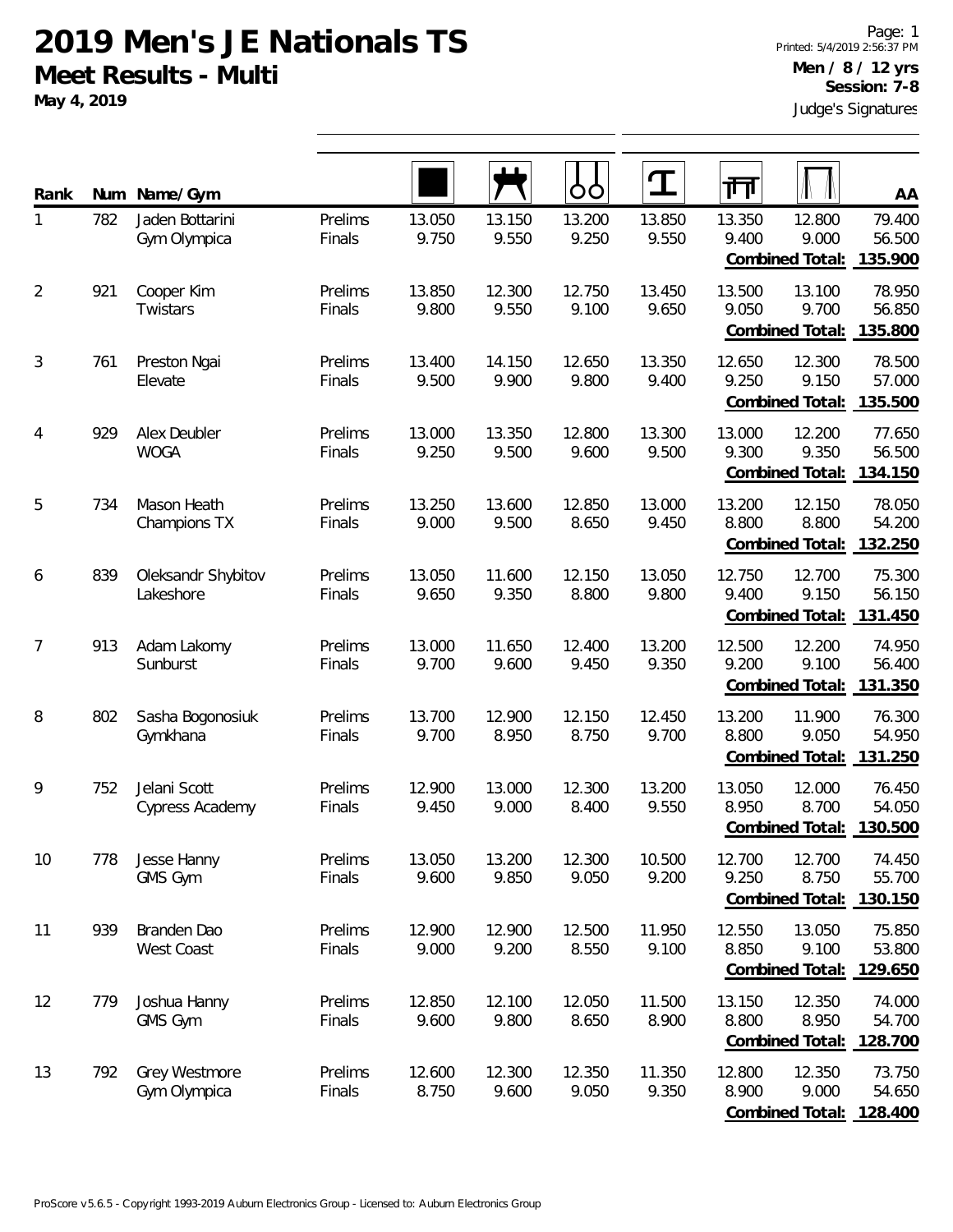**May 4, 2019**

| Rank | Num | Name/Gym                                       |                   |                 |                 | O               | T               | 帀                                         | AA                                                             |
|------|-----|------------------------------------------------|-------------------|-----------------|-----------------|-----------------|-----------------|-------------------------------------------|----------------------------------------------------------------|
| 14   | 708 | <b>Tristen Nye</b><br>Above the Barre          | Prelims<br>Finals | 13.200<br>8.450 | 13.100<br>9.100 | 12.200<br>8.500 | 11.750<br>9.250 | 12.550<br>8.300<br>Combined Total:        | 11.900<br>74.700<br>8.750<br>52.350<br>127.050                 |
| 15   | 811 | Emilio Bracken Serra<br><b>Head Over Heels</b> | Prelims<br>Finals | 13.450<br>9.350 | 11.750<br>8.750 | 12.100<br>8.500 | 12.500<br>9.350 | 11.400<br>8.750<br><b>Combined Total:</b> | 11.900<br>73.100<br>8.500<br>53.200<br>126.300                 |
| 16   | 897 | Nathan Roman<br><b>SCEGA</b>                   | Prelims<br>Finals | 12.700<br>8.650 | 12.950<br>9.450 | 12.050<br>8.500 | 10.850<br>9.500 | 12.500<br>8.800<br>Combined Total:        | 11.950<br>73.000<br>8.050<br>52.950<br>125.950                 |
| 17   | 817 | Cash Johnston<br>Houston Gym Assoc             | Prelims<br>Finals | 12.150<br>9.250 | 10.550<br>9.150 | 12.050<br>8.900 | 12.500<br>9.500 | 12.850<br>7.850<br>Combined Total:        | 12.300<br>72.400<br>8.800<br>53.450<br>125.850                 |
| 18   | 894 | Wade Nelson<br><b>SCATS</b>                    | Prelims<br>Finals | 12.450<br>8.900 | 11.600<br>8.800 | 12.500<br>8.300 | 12.900<br>9.250 | 12.450<br>8.500<br><b>Combined Total:</b> | 11.800<br>73.700<br>7.950<br>51.700<br>125.400                 |
| 19   | 857 | John Kronmiller<br>New England Acad            | Prelims<br>Finals | 12.300<br>8.200 | 12.350<br>9.350 | 11.850<br>8.700 | 11.500<br>9.050 | 12.900<br>8.700<br>Combined Total:        | 11.600<br>72.500<br>52.650<br>8.650<br>125.150                 |
| 20   | 864 | Carson Higley<br><b>OMEGA Gym</b>              | Prelims<br>Finals | 12.350<br>8.300 | 12.200<br>9.300 | 12.650<br>8.400 | 11.250<br>8.950 | 12.550<br>8.650<br>Combined Total:        | 12.100<br>73.100<br>7.500<br>51.100<br>124.200                 |
| 21   | 879 | David Alii<br><b>Premier Athletics</b>         | Prelims<br>Finals | 11.700<br>8.850 | 12.350<br>9.350 | 12.550<br>9.100 | 10.550<br>8.850 | 12.750<br>8.950<br>Combined Total:        | 10.550<br>70.450<br>8.500<br>53.600<br>124.050                 |
| 22   | 862 | Wyatt Allred<br><b>OMEGA Gym</b>               | Prelims<br>Finals | 12.600<br>8.200 | 12.800<br>9.200 | 11.850<br>8.550 | 11.300<br>8.550 | 13.000<br>8.350<br>Combined Total:        | 11.950<br>73.500<br>7.650<br>50.500<br>124.000                 |
| 23   | 902 | KJ Richardson<br>St. Charles                   | Prelims<br>Finals | 13.000<br>8.800 | 12.150<br>9.150 | 11.500<br>7.750 | 11.550<br>9.250 | 12.700<br>8.550                           | 11.300<br>72.200<br>8.200<br>51.700<br>Combined Total: 123.900 |
| 24   | 908 | Gavin Adkins<br>Sun Country                    | Prelims<br>Finals | 11.400<br>8.700 | 12.200<br>8.800 | 12.050<br>8.050 | 12.450<br>8.800 | 12.050<br>8.350<br>Combined Total:        | 72.900<br>12.750<br>50.950<br>8.250<br>123.850                 |
| 25   | 824 | Divi Ramos<br>Interstate                       | Prelims<br>Finals | 12.850<br>9.050 | 10.900<br>8.500 | 12.250<br>7.600 | 12.050<br>9.300 | 12.600<br>8.350<br><b>Combined Total:</b> | 11.850<br>72.500<br>8.300<br>51.100<br>123.600                 |
| 26   | 796 | Alex Noel<br>Gym Village                       | Prelims<br>Finals | 11.350<br>8.550 | 11.400<br>9.250 | 11.900<br>8.600 | 11.950<br>9.150 | 12.450<br>8.100<br>Combined Total:        | 12.250<br>71.300<br>8.300<br>51.950<br>123.250                 |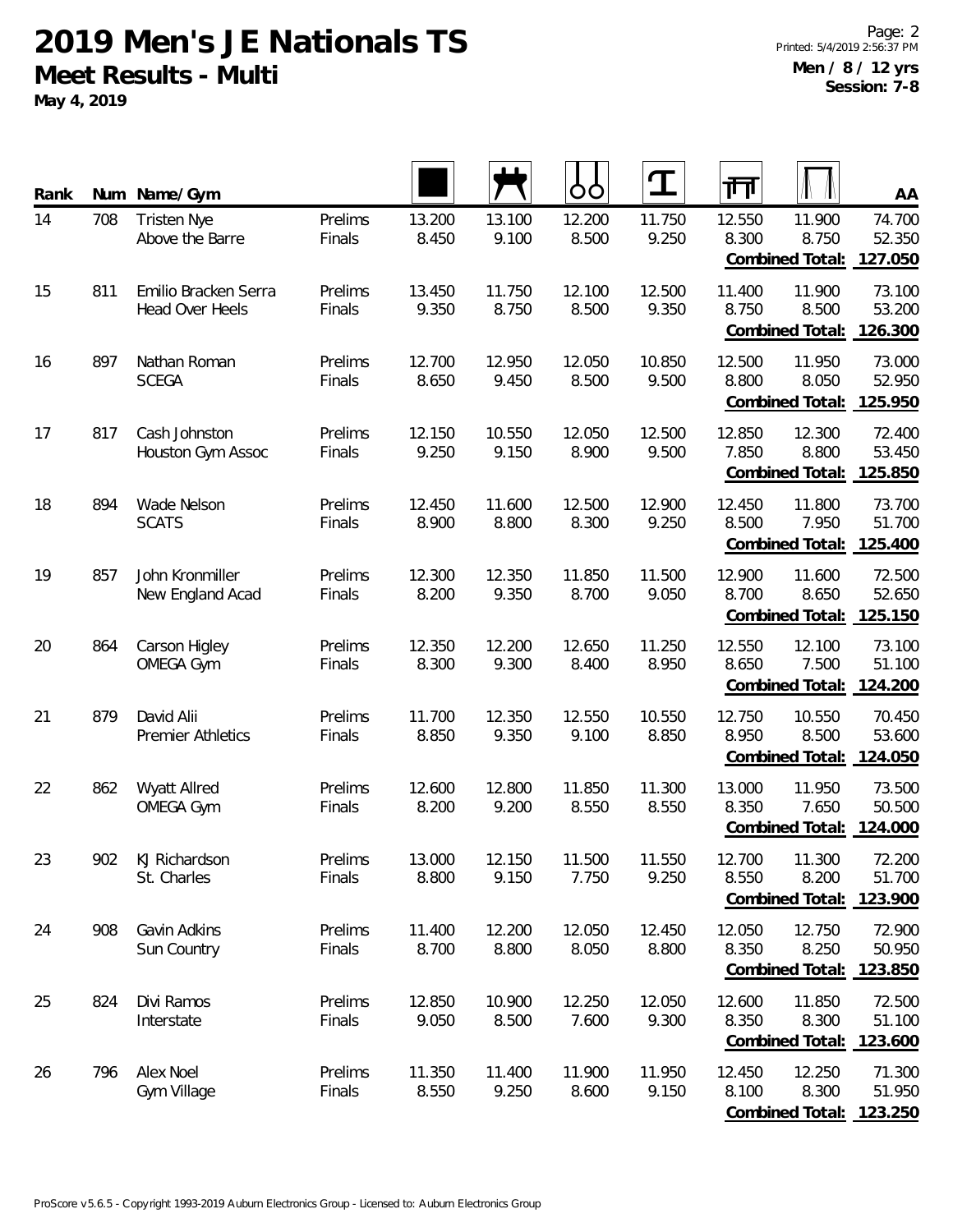**May 4, 2019**

| Rank | Num | Name/Gym                            |                   |                 |                 | O               | $\mathbf T$     | 帀               |                                    | AA                          |
|------|-----|-------------------------------------|-------------------|-----------------|-----------------|-----------------|-----------------|-----------------|------------------------------------|-----------------------------|
| 27   | 859 | Xander Lucchini<br>New England Acad | Prelims<br>Finals | 12.350<br>8.950 | 11.850<br>8.650 | 12.150<br>8.100 | 12.450<br>9.100 | 10.850<br>8.650 | 12.100<br>7.750<br>Combined Total: | 71.750<br>51.200<br>122.950 |
| 28   | 944 | Mason Odom<br>Xtreme Altitude       | Prelims<br>Finals | 13.300<br>8.750 | 11.450<br>8.750 | 11.000<br>8.600 | 10.700<br>8.450 | 12.800<br>8.500 | 12.250<br>8.300<br>Combined Total: | 71.500<br>51.350<br>122.850 |
| 29   | 723 | Tobe Lin<br>Broadway                | Prelims<br>Finals | 13.000<br>9.150 | 10.050<br>8.650 | 11.700<br>7.500 | 11.550<br>8.950 | 12.850<br>8.600 | 11.900<br>8.550<br>Combined Total: | 71.050<br>51.400<br>122.450 |
| 30   | 943 | Eli Osuna<br>World Cup NY           | Prelims<br>Finals | 12.700<br>9.200 | 11.450<br>9.050 | 12.000<br>8.300 | 11.350<br>8.900 | 10.850<br>8.900 | 12.100<br>7.450<br>Combined Total: | 70.450<br>51.800<br>122.250 |
| 31   | 743 | Luke DeLeon<br>Cypress Academy      | Prelims<br>Finals | 13.000<br>9.150 | 10.250<br>8.150 | 11.400<br>7.750 | 12.350<br>9.100 | 12.000<br>8.500 | 12.450<br>7.800<br>Combined Total: | 71.450<br>50.450<br>121.900 |
| 32   | 807 | David Allen<br>Harpeth School       | Prelims<br>Finals | 12.550<br>7.900 | 11.850<br>8.550 | 11.500<br>8.250 | 11.600<br>8.950 | 12.400<br>8.550 | 12.050<br>7.550<br>Combined Total: | 71.950<br>49.750<br>121.700 |
| 33   | 712 | <b>Wyatt Nagel</b><br>AirTime       | Prelims<br>Finals | 10.800<br>9.250 | 11.700<br>9.250 | 11.100<br>8.050 | 11.550<br>8.850 | 12.000<br>8.400 | 11.700<br>8.800<br>Combined Total: | 68.850<br>52.600<br>121.450 |
| 34   | 832 | Jake Prabhakaran<br>La Fleur's      | Prelims<br>Finals | 11.400<br>7.750 | 11.900<br>9.400 | 12.000<br>7.050 | 11.550<br>8.450 | 11.850<br>8.650 | 12.000<br>8.050<br>Combined Total: | 70.700<br>49.350<br>120.050 |
| 35   | 900 | <b>Grant Bowers</b><br>Simpsonville | Prelims<br>Finals | 12.050<br>8.300 | 11.500<br>8.850 | 11.600<br>7.150 | 11.300<br>8.400 | 12.100<br>8.100 | 11.900<br>8.450<br>Combined Total: | 70.450<br>49.250<br>119.700 |
| 36   | 801 | Brendan Friele<br>Gymcats           | Prelims<br>Finals | 12.050<br>9.100 | 11.850<br>8.750 | 11.550<br>8.100 | 10.700<br>8.700 | 12.350<br>8.650 | 9.650<br>7.850<br>Combined Total:  | 68.150<br>51.150<br>119.300 |
| 37   | 757 | Felipe Junqueira<br>EVO Gym         | Prelims<br>Finals | 11.350<br>8.050 | 12.200<br>9.550 | 11.400<br>7.600 | 10.850<br>8.850 | 12.050<br>7.900 | 11.300<br>6.700<br>Combined Total: | 69.150<br>48.650<br>117.800 |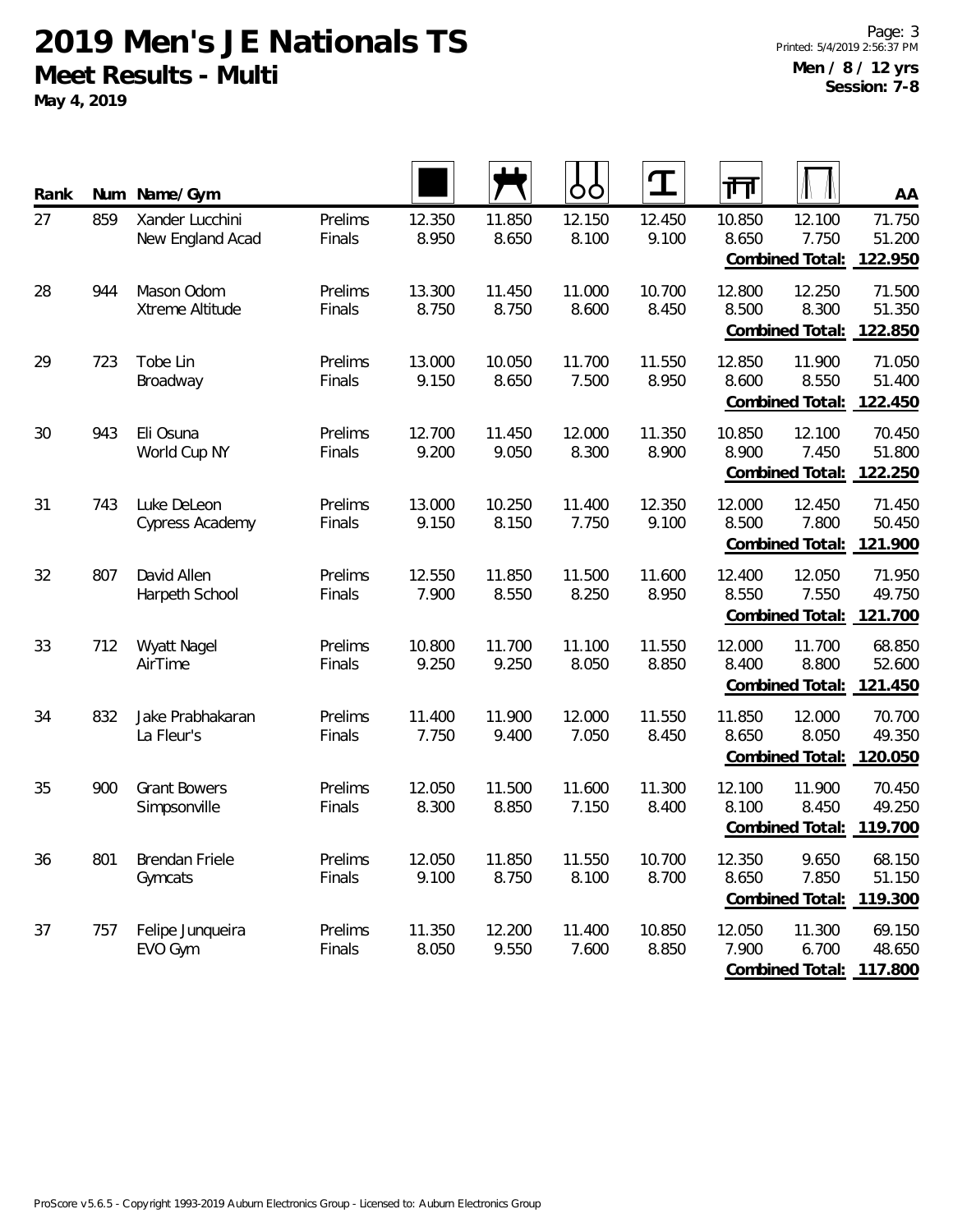**Event Results - Multi**

**May 4, 2019**

 $\overline{\phantom{0}}$ 

#1 = 2019 Men's JE Nationals TS: 100% #2 = 2019 Men's JO Nationals: 100%

**2019 Men's JE Nationals TS**

| Place      | Num | Name                 | Gym                      | #2     | #1    | Score  |
|------------|-----|----------------------|--------------------------|--------|-------|--------|
| 1          | 921 | Cooper Kim           | Twistars                 | 13.850 | 9.800 | 23.650 |
| 2          | 802 | Sasha Bogonosiuk     | Gymkhana                 | 13.700 | 9.700 | 23.400 |
| 3          | 761 | Preston Ngai         | Elevate                  | 13.400 | 9.500 | 22.900 |
| 4T         | 782 | Jaden Bottarini      | Gym Olympica             | 13.050 | 9.750 | 22.800 |
| 4T         | 811 | Emilio Bracken Serra | Head Over Heels          | 13.450 | 9.350 | 22.800 |
| 6T         | 839 | Oleksandr Shybitov   | Lakeshore                | 13.050 | 9.650 | 22.700 |
| 6T         | 913 | Adam Lakomy          | Sunburst                 | 13.000 | 9.700 | 22.700 |
| 8          | 778 | Jesse Hanny          | GMS Gym                  | 13.050 | 9.600 | 22.650 |
| 9          | 779 | Joshua Hanny         | GMS Gym                  | 12.850 | 9.600 | 22.450 |
| 10         | 752 | Jelani Scott         | Cypress Academy          | 12.900 | 9.450 | 22.350 |
| 11T        | 734 | Mason Heath          | Champions TX             | 13.250 | 9.000 | 22.250 |
| 11T        | 929 | Alex Deubler         | <b>WOGA</b>              | 13.000 | 9.250 | 22.250 |
| 13T        | 723 | Tobe Lin             | Broadway                 | 13.000 | 9.150 | 22.150 |
| 13T        | 743 | Luke DeLeon          | Cypress Academy          | 13.000 | 9.150 | 22.150 |
| 15         | 944 | Mason Odom           | Xtreme Altitude          | 13.300 | 8.750 | 22.050 |
| <b>16T</b> | 824 | Divi Ramos           | Interstate               | 12.850 | 9.050 | 21.900 |
| <b>16T</b> | 939 | Branden Dao          | West Coast               | 12.900 | 9.000 | 21.900 |
| <b>16T</b> | 943 | Eli Osuna            | World Cup NY             | 12.700 | 9.200 | 21.900 |
| 19         | 902 | KJ Richardson        | St. Charles              | 13.000 | 8.800 | 21.800 |
| 20         | 708 | <b>Tristen Nye</b>   | Above the Barre          | 13.200 | 8.450 | 21.650 |
| 21         | 817 | Cash Johnston        | Houston Gym Assoc        | 12.150 | 9.250 | 21.400 |
| 22T        | 792 | Grey Westmore        | Gym Olympica             | 12.600 | 8.750 | 21.350 |
| 22T        | 894 | Wade Nelson          | <b>SCATS</b>             | 12.450 | 8.900 | 21.350 |
| 22T        | 897 | Nathan Roman         | <b>SCEGA</b>             | 12.700 | 8.650 | 21.350 |
| 25         | 859 | Xander Lucchini      | New England Acad         | 12.350 | 8.950 | 21.300 |
| 26         | 801 | Brendan Friele       | Gymcats                  | 12.050 | 9.100 | 21.150 |
| 27         | 862 | Wyatt Allred         | <b>OMEGA Gym</b>         | 12.600 | 8.200 | 20.800 |
| 28         | 864 | Carson Higley        | <b>OMEGA Gym</b>         | 12.350 | 8.300 | 20.650 |
| 29         | 879 | David Alii           | <b>Premier Athletics</b> | 11.700 | 8.850 | 20.550 |
| 30         | 857 | John Kronmiller      | New England Acad         | 12.300 | 8.200 | 20.500 |
| 31         | 807 | David Allen          | Harpeth School           | 12.550 | 7.900 | 20.450 |
| 32         | 900 | <b>Grant Bowers</b>  | Simpsonville             | 12.050 | 8.300 | 20.350 |
| 33         | 908 | Gavin Adkins         | Sun Country              | 11.400 | 8.700 | 20.100 |
| 34         | 712 | Wyatt Nagel          | AirTime                  | 10.800 | 9.250 | 20.050 |
| 35         | 796 | Alex Noel            | Gym Village              | 11.350 | 8.550 | 19.900 |
| 36         | 757 | Felipe Junqueira     | EVO Gym                  | 11.350 | 8.050 | 19.400 |
| 37         | 832 | Jake Prabhakaran     | La Fleur's               | 11.400 | 7.750 | 19.150 |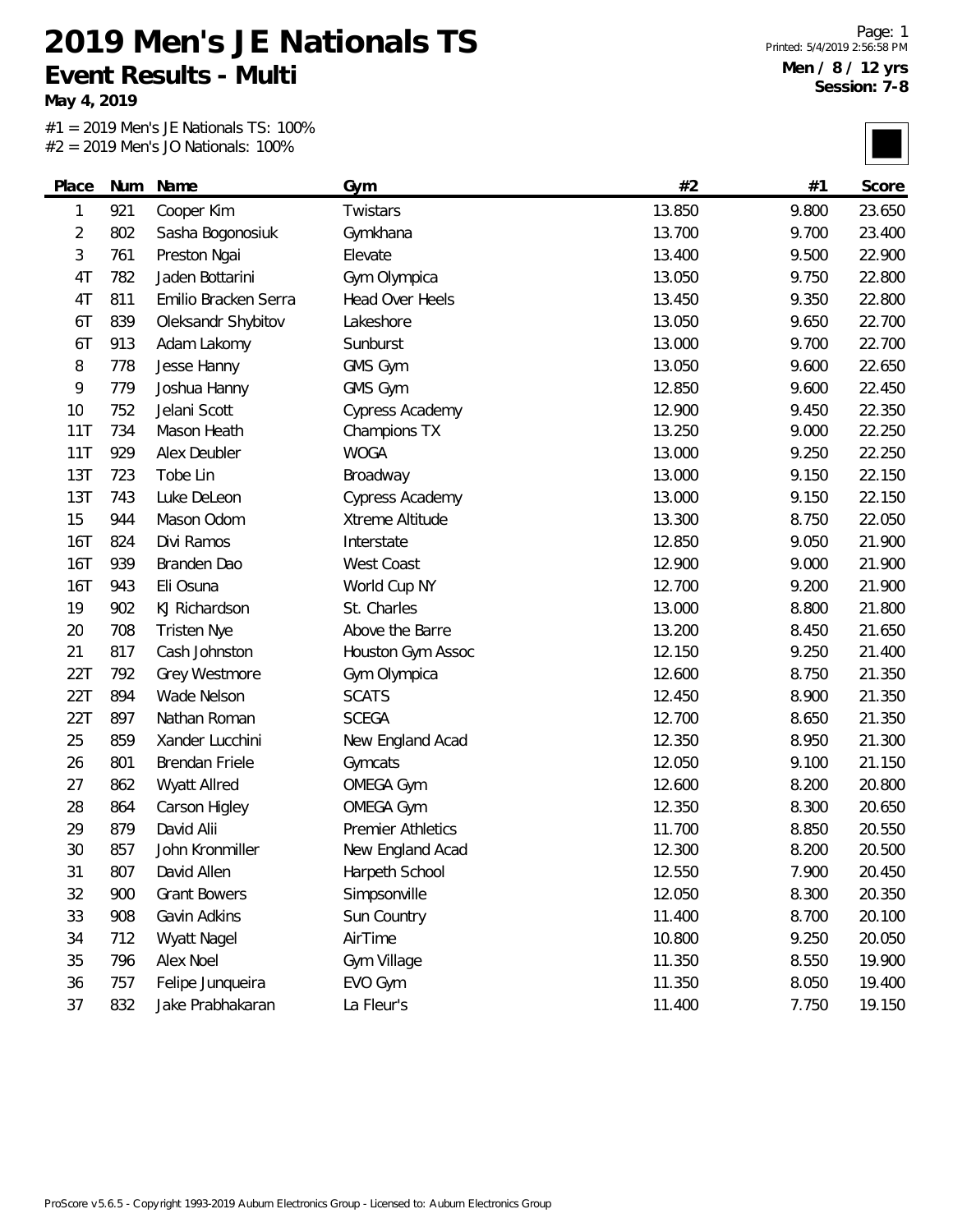**May 4, 2019**

 $#1 = 2019$  Men's JE Nationals TS: 100%<br> $#2 = 2019$  Men's JO Nationals: 100%  $= 2019$  Men's JO Natio

|                |     | $2 = 2019$ Men's JO Nationals: $100\%$ |                          |        |       |        |
|----------------|-----|----------------------------------------|--------------------------|--------|-------|--------|
| Place          | Num | Name                                   | Gym                      | #2     | #1    | Score  |
| 1              | 761 | Preston Ngai                           | Elevate                  | 14.150 | 9.900 | 24.050 |
| $\overline{2}$ | 734 | Mason Heath                            | Champions TX             | 13.600 | 9.500 | 23.100 |
| 3              | 778 | Jesse Hanny                            | GMS Gym                  | 13.200 | 9.850 | 23.050 |
| 4              | 929 | Alex Deubler                           | <b>WOGA</b>              | 13.350 | 9.500 | 22.850 |
| 5              | 782 | Jaden Bottarini                        | Gym Olympica             | 13.150 | 9.550 | 22.700 |
| 6              | 897 | Nathan Roman                           | <b>SCEGA</b>             | 12.950 | 9.450 | 22.400 |
| 7              | 708 | <b>Tristen Nye</b>                     | Above the Barre          | 13.100 | 9.100 | 22.200 |
| 8              | 939 | Branden Dao                            | West Coast               | 12.900 | 9.200 | 22.100 |
| <b>9T</b>      | 752 | Jelani Scott                           | Cypress Academy          | 13.000 | 9.000 | 22.000 |
| <b>9T</b>      | 862 | Wyatt Allred                           | <b>OMEGA Gym</b>         | 12.800 | 9.200 | 22.000 |
| 11T            | 779 | Joshua Hanny                           | GMS Gym                  | 12.100 | 9.800 | 21.900 |
| 11T            | 792 | Grey Westmore                          | Gym Olympica             | 12.300 | 9.600 | 21.900 |
| 13T            | 921 | Cooper Kim                             | Twistars                 | 12.300 | 9.550 | 21.850 |
| 13T            | 802 | Sasha Bogonosiuk                       | Gymkhana                 | 12.900 | 8.950 | 21.850 |
| 15             | 757 | Felipe Junqueira                       | EVO Gym                  | 12.200 | 9.550 | 21.750 |
| <b>16T</b>     | 857 | John Kronmiller                        | New England Acad         | 12.350 | 9.350 | 21.700 |
| 16T            | 879 | David Alii                             | <b>Premier Athletics</b> | 12.350 | 9.350 | 21.700 |
| 18             | 864 | Carson Higley                          | <b>OMEGA Gym</b>         | 12.200 | 9.300 | 21.500 |
| <b>19T</b>     | 832 | Jake Prabhakaran                       | La Fleur's               | 11.900 | 9.400 | 21.300 |
| 19T            | 902 | KJ Richardson                          | St. Charles              | 12.150 | 9.150 | 21.300 |
| 21             | 913 | Adam Lakomy                            | Sunburst                 | 11.650 | 9.600 | 21.250 |
| 22             | 908 | Gavin Adkins                           | Sun Country              | 12.200 | 8.800 | 21.000 |
| 23T            | 839 | Oleksandr Shybitov                     | Lakeshore                | 11.600 | 9.350 | 20.950 |
| 23T            | 712 | <b>Wyatt Nagel</b>                     | AirTime                  | 11.700 | 9.250 | 20.950 |
| 25             | 796 | Alex Noel                              | Gym Village              | 11.400 | 9.250 | 20.650 |
| 26             | 801 | Brendan Friele                         | Gymcats                  | 11.850 | 8.750 | 20.600 |
| 27T            | 811 | Emilio Bracken Serra                   | Head Over Heels          | 11.750 | 8.750 | 20.500 |
| 27T            | 859 | Xander Lucchini                        | New England Acad         | 11.850 | 8.650 | 20.500 |
| 27T            | 943 | Eli Osuna                              | World Cup NY             | 11.450 | 9.050 | 20.500 |
| 30T            | 807 | David Allen                            | Harpeth School           | 11.850 | 8.550 | 20.400 |
| 30T            | 894 | Wade Nelson                            | <b>SCATS</b>             | 11.600 | 8.800 | 20.400 |
| 32             | 900 | <b>Grant Bowers</b>                    | Simpsonville             | 11.500 | 8.850 | 20.350 |
| 33             | 944 | Mason Odom                             | Xtreme Altitude          | 11.450 | 8.750 | 20.200 |
| 34             | 817 | Cash Johnston                          | Houston Gym Assoc        | 10.550 | 9.150 | 19.700 |
| 35             | 824 | Divi Ramos                             | Interstate               | 10.900 | 8.500 | 19.400 |
| 36             | 723 | Tobe Lin                               | Broadway                 | 10.050 | 8.650 | 18.700 |
| 37             | 743 | Luke DeLeon                            | Cypress Academy          | 10.250 | 8.150 | 18.400 |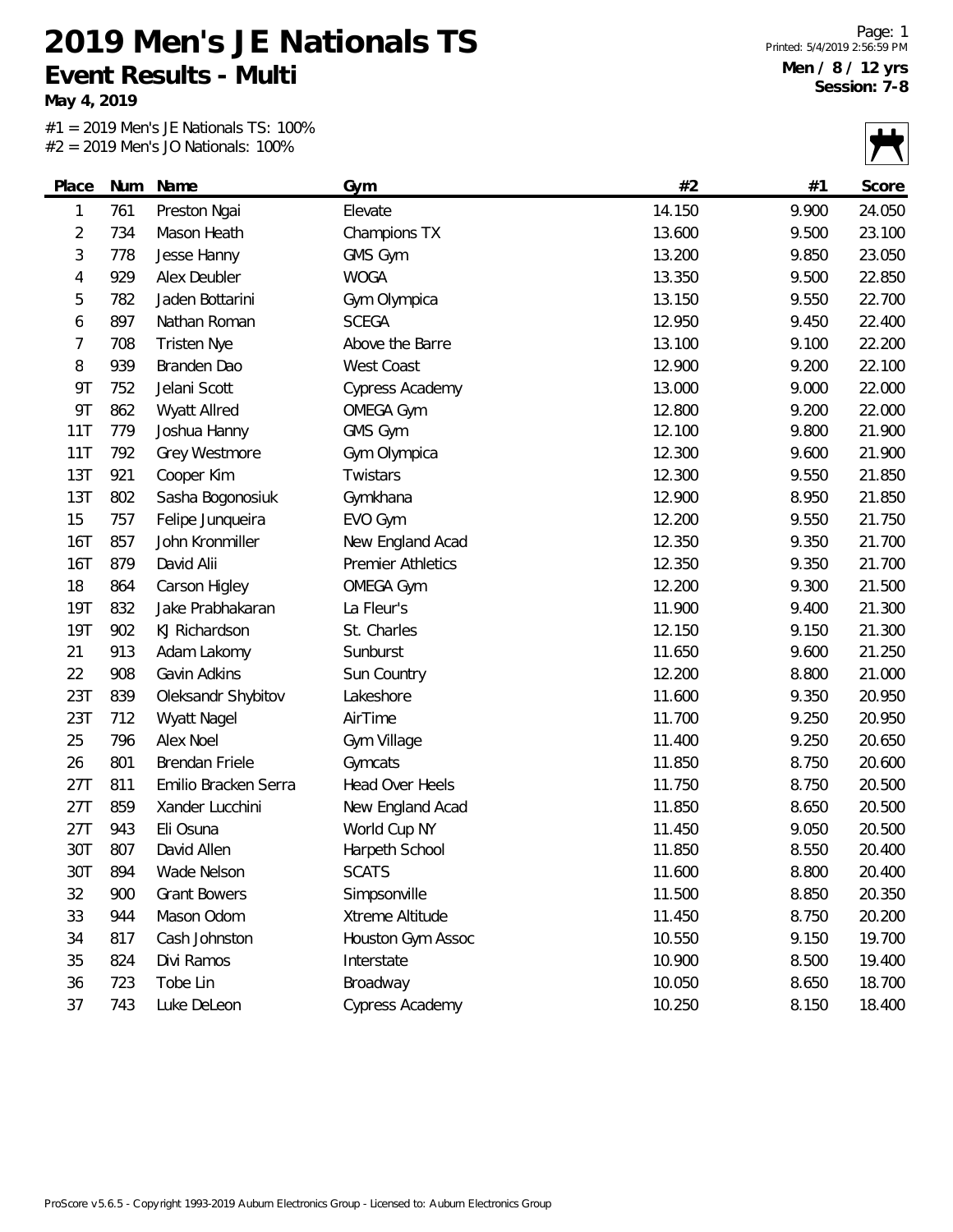**May 4, 2019**

L.

#1 = 2019 Men's JE Nationals TS: 100%  $#2 = 2019$  Men's JO Nationals: 100%

 $\Box$ 

|            |     | $Z = Z013$ ivicits JO inductions. 10070 |                          |        |       | ပပ     |
|------------|-----|-----------------------------------------|--------------------------|--------|-------|--------|
| Place      | Num | Name                                    | Gym                      | #2     | #1    | Score  |
| 1T         | 761 | Preston Ngai                            | Elevate                  | 12.650 | 9.800 | 22.450 |
| 1T         | 782 | Jaden Bottarini                         | Gym Olympica             | 13.200 | 9.250 | 22.450 |
| 3          | 929 | Alex Deubler                            | <b>WOGA</b>              | 12.800 | 9.600 | 22.400 |
| 4T         | 921 | Cooper Kim                              | Twistars                 | 12.750 | 9.100 | 21.850 |
| 4T         | 913 | Adam Lakomy                             | Sunburst                 | 12.400 | 9.450 | 21.850 |
| 6          | 879 | David Alii                              | <b>Premier Athletics</b> | 12.550 | 9.100 | 21.650 |
| 7          | 734 | Mason Heath                             | Champions TX             | 12.850 | 8.650 | 21.500 |
| 8          | 792 | Grey Westmore                           | Gym Olympica             | 12.350 | 9.050 | 21.400 |
| 9          | 778 | Jesse Hanny                             | GMS Gym                  | 12.300 | 9.050 | 21.350 |
| <b>10T</b> | 939 | Branden Dao                             | West Coast               | 12.500 | 8.550 | 21.050 |
| <b>10T</b> | 864 | Carson Higley                           | <b>OMEGA Gym</b>         | 12.650 | 8.400 | 21.050 |
| 12T        | 817 | Cash Johnston                           | Houston Gym Assoc        | 12.050 | 8.900 | 20.950 |
| 12T        | 839 | Oleksandr Shybitov                      | Lakeshore                | 12.150 | 8.800 | 20.950 |
| 14         | 802 | Sasha Bogonosiuk                        | Gymkhana                 | 12.150 | 8.750 | 20.900 |
| 15         | 894 | Wade Nelson                             | <b>SCATS</b>             | 12.500 | 8.300 | 20.800 |
| 16T        | 708 | <b>Tristen Nye</b>                      | Above the Barre          | 12.200 | 8.500 | 20.700 |
| <b>16T</b> | 752 | Jelani Scott                            | Cypress Academy          | 12.300 | 8.400 | 20.700 |
| <b>16T</b> | 779 | Joshua Hanny                            | GMS Gym                  | 12.050 | 8.650 | 20.700 |
| 19         | 811 | Emilio Bracken Serra                    | Head Over Heels          | 12.100 | 8.500 | 20.600 |
| 20T        | 857 | John Kronmiller                         | New England Acad         | 11.850 | 8.700 | 20.550 |
| 20T        | 897 | Nathan Roman                            | <b>SCEGA</b>             | 12.050 | 8.500 | 20.550 |
| 22         | 796 | Alex Noel                               | Gym Village              | 11.900 | 8.600 | 20.500 |
| 23         | 862 | Wyatt Allred                            | <b>OMEGA Gym</b>         | 11.850 | 8.550 | 20.400 |
| 24         | 943 | Eli Osuna                               | World Cup NY             | 12.000 | 8.300 | 20.300 |
| 25         | 859 | Xander Lucchini                         | New England Acad         | 12.150 | 8.100 | 20.250 |
| 26         | 908 | Gavin Adkins                            | Sun Country              | 12.050 | 8.050 | 20.100 |
| 27         | 824 | Divi Ramos                              | Interstate               | 12.250 | 7.600 | 19.850 |
| 28         | 807 | David Allen                             | Harpeth School           | 11.500 | 8.250 | 19.750 |
| 29         | 801 | Brendan Friele                          | Gymcats                  | 11.550 | 8.100 | 19.650 |
| 30         | 944 | Mason Odom                              | Xtreme Altitude          | 11.000 | 8.600 | 19.600 |
| 31         | 902 | KJ Richardson                           | St. Charles              | 11.500 | 7.750 | 19.250 |
| 32         | 723 | Tobe Lin                                | Broadway                 | 11.700 | 7.500 | 19.200 |
| 33T        | 712 | Wyatt Nagel                             | AirTime                  | 11.100 | 8.050 | 19.150 |
| 33T        | 743 | Luke DeLeon                             | Cypress Academy          | 11.400 | 7.750 | 19.150 |
| 35         | 832 | Jake Prabhakaran                        | La Fleur's               | 12.000 | 7.050 | 19.050 |
| 36         | 757 | Felipe Junqueira                        | EVO Gym                  | 11.400 | 7.600 | 19.000 |
| 37         | 900 | <b>Grant Bowers</b>                     | Simpsonville             | 11.600 | 7.150 | 18.750 |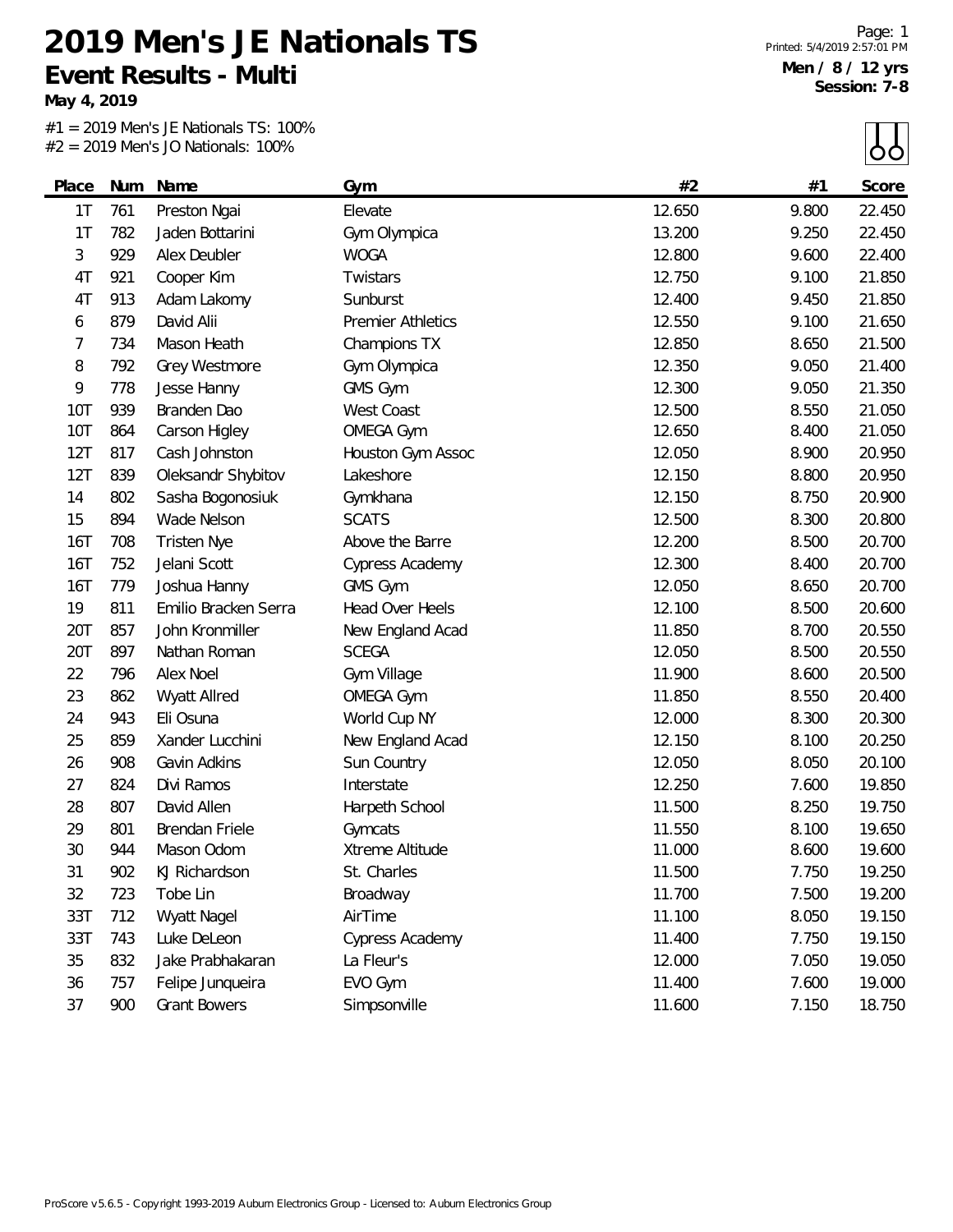**Event Results - Multi**

**May 4, 2019**

#1 = 2019 Men's JE Nationals TS: 100% #2 = 2019 Men's JO Nationals: 100%

**2019 Men's JE Nationals TS**

 $\tau$ 

| Place          | Num | Name                 | Gym               | #2     | #1    | Score  |
|----------------|-----|----------------------|-------------------|--------|-------|--------|
| 1              | 782 | Jaden Bottarini      | Gym Olympica      | 13.850 | 9.550 | 23.400 |
| $\overline{2}$ | 921 | Cooper Kim           | Twistars          | 13.450 | 9.650 | 23.100 |
| 3              | 839 | Oleksandr Shybitov   | Lakeshore         | 13.050 | 9.800 | 22.850 |
| 4              | 929 | Alex Deubler         | <b>WOGA</b>       | 13.300 | 9.500 | 22.800 |
| 5T             | 752 | Jelani Scott         | Cypress Academy   | 13.200 | 9.550 | 22.750 |
| 5T             | 761 | Preston Ngai         | Elevate           | 13.350 | 9.400 | 22.750 |
| 7              | 913 | Adam Lakomy          | Sunburst          | 13.200 | 9.350 | 22.550 |
| 8              | 734 | Mason Heath          | Champions TX      | 13.000 | 9.450 | 22.450 |
| <b>9T</b>      | 802 | Sasha Bogonosiuk     | Gymkhana          | 12.450 | 9.700 | 22.150 |
| <b>9T</b>      | 894 | Wade Nelson          | <b>SCATS</b>      | 12.900 | 9.250 | 22.150 |
| 11             | 817 | Cash Johnston        | Houston Gym Assoc | 12.500 | 9.500 | 22.000 |
| 12             | 811 | Emilio Bracken Serra | Head Over Heels   | 12.500 | 9.350 | 21.850 |
| 13             | 859 | Xander Lucchini      | New England Acad  | 12.450 | 9.100 | 21.550 |
| 14             | 743 | Luke DeLeon          | Cypress Academy   | 12.350 | 9.100 | 21.450 |
| 15             | 824 | Divi Ramos           | Interstate        | 12.050 | 9.300 | 21.350 |
| 16             | 908 | Gavin Adkins         | Sun Country       | 12.450 | 8.800 | 21.250 |
| 17             | 796 | Alex Noel            | Gym Village       | 11.950 | 9.150 | 21.100 |
| 18             | 939 | Branden Dao          | <b>West Coast</b> | 11.950 | 9.100 | 21.050 |
| 19             | 708 | <b>Tristen Nye</b>   | Above the Barre   | 11.750 | 9.250 | 21.000 |
| 20             | 902 | KJ Richardson        | St. Charles       | 11.550 | 9.250 | 20.800 |
| 21             | 792 | Grey Westmore        | Gym Olympica      | 11.350 | 9.350 | 20.700 |
| 22T            | 807 | David Allen          | Harpeth School    | 11.600 | 8.950 | 20.550 |
| 22T            | 857 | John Kronmiller      | New England Acad  | 11.500 | 9.050 | 20.550 |
| 24             | 723 | Tobe Lin             | Broadway          | 11.550 | 8.950 | 20.500 |
| 25T            | 712 | Wyatt Nagel          | AirTime           | 11.550 | 8.850 | 20.400 |
| 25T            | 779 | Joshua Hanny         | GMS Gym           | 11.500 | 8.900 | 20.400 |
| 27             | 897 | Nathan Roman         | <b>SCEGA</b>      | 10.850 | 9.500 | 20.350 |
| 28             | 943 | Eli Osuna            | World Cup NY      | 11.350 | 8.900 | 20.250 |
| 29             | 864 | Carson Higley        | <b>OMEGA Gym</b>  | 11.250 | 8.950 | 20.200 |
| 30             | 832 | Jake Prabhakaran     | La Fleur's        | 11.550 | 8.450 | 20.000 |
| 31             | 862 | Wyatt Allred         | <b>OMEGA Gym</b>  | 11.300 | 8.550 | 19.850 |
| 32T            | 757 | Felipe Junqueira     | EVO Gym           | 10.850 | 8.850 | 19.700 |
| 32T            | 778 | Jesse Hanny          | GMS Gym           | 10.500 | 9.200 | 19.700 |
| 32T            | 900 | <b>Grant Bowers</b>  | Simpsonville      | 11.300 | 8.400 | 19.700 |
| 35T            | 879 | David Alii           | Premier Athletics | 10.550 | 8.850 | 19.400 |
| 35T            | 801 | Brendan Friele       | Gymcats           | 10.700 | 8.700 | 19.400 |
| 37             | 944 | Mason Odom           | Xtreme Altitude   | 10.700 | 8.450 | 19.150 |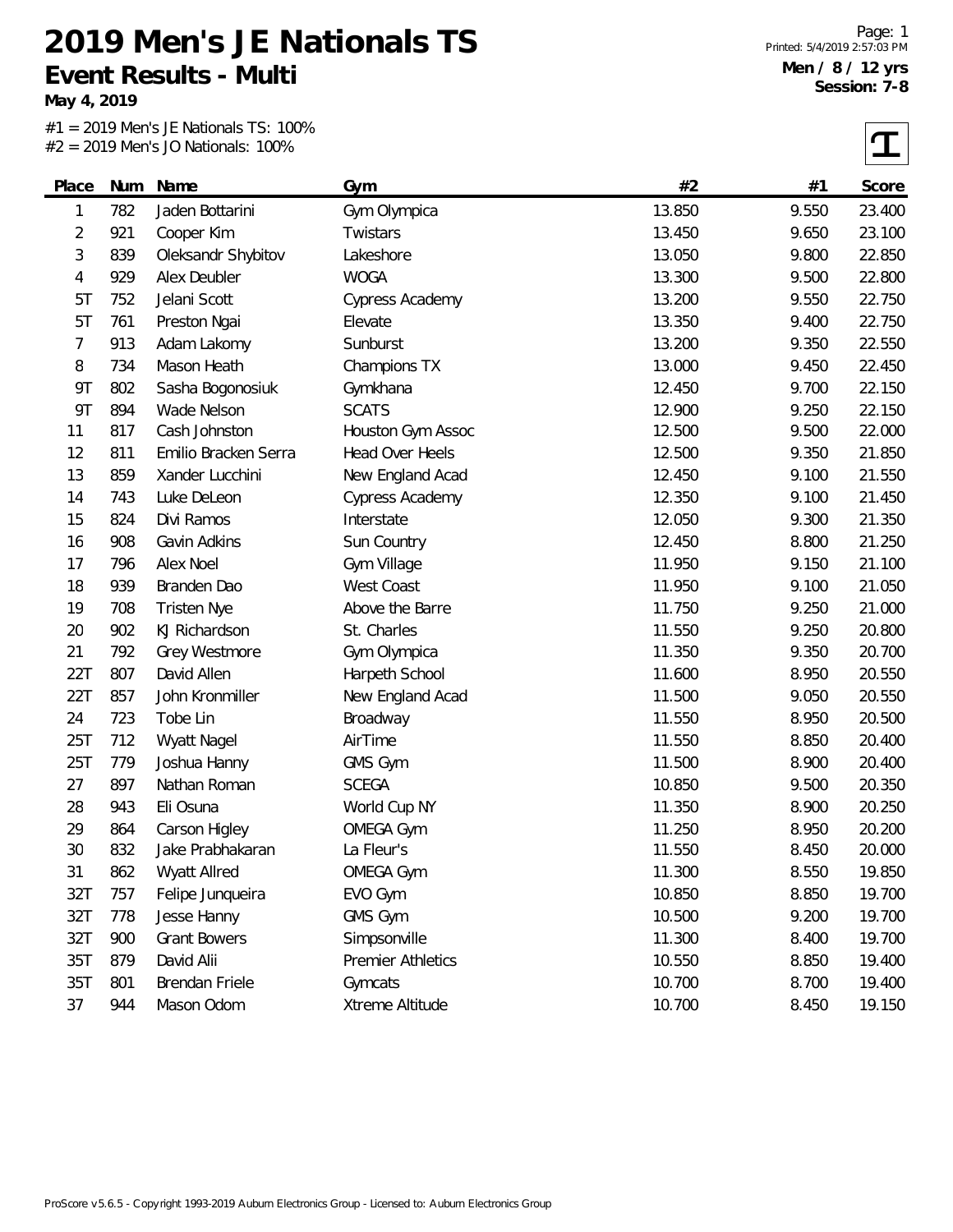**May 4, 2019**

#1 = 2019 Men's JE Nationals TS: 100% #2 = 2019 Men's JO Nationals: 100%

 $\overline{\mathbf{H}}$ 

|            |     |                       |                          |        |       | 11 H H |
|------------|-----|-----------------------|--------------------------|--------|-------|--------|
| Place      | Num | Name                  | Gym                      | #2     | #1    | Score  |
| 1          | 782 | Jaden Bottarini       | Gym Olympica             | 13.350 | 9.400 | 22.750 |
| 2          | 921 | Cooper Kim            | Twistars                 | 13.500 | 9.050 | 22.550 |
| 3          | 929 | Alex Deubler          | <b>WOGA</b>              | 13.000 | 9.300 | 22.300 |
| 4          | 839 | Oleksandr Shybitov    | Lakeshore                | 12.750 | 9.400 | 22.150 |
| 5T         | 734 | Mason Heath           | Champions TX             | 13.200 | 8.800 | 22.000 |
| 5T         | 752 | Jelani Scott          | Cypress Academy          | 13.050 | 8.950 | 22.000 |
| 5T         | 802 | Sasha Bogonosiuk      | Gymkhana                 | 13.200 | 8.800 | 22.000 |
| 8T         | 778 | Jesse Hanny           | GMS Gym                  | 12.700 | 9.250 | 21.950 |
| 8T         | 779 | Joshua Hanny          | GMS Gym                  | 13.150 | 8.800 | 21.950 |
| 10         | 761 | Preston Ngai          | Elevate                  | 12.650 | 9.250 | 21.900 |
| 11T        | 792 | Grey Westmore         | Gym Olympica             | 12.800 | 8.900 | 21.700 |
| 11T        | 879 | David Alii            | <b>Premier Athletics</b> | 12.750 | 8.950 | 21.700 |
| 11T        | 913 | Adam Lakomy           | Sunburst                 | 12.500 | 9.200 | 21.700 |
| 14         | 857 | John Kronmiller       | New England Acad         | 12.900 | 8.700 | 21.600 |
| 15         | 723 | Tobe Lin              | Broadway                 | 12.850 | 8.600 | 21.450 |
| 16         | 939 | Branden Dao           | West Coast               | 12.550 | 8.850 | 21.400 |
| 17         | 862 | Wyatt Allred          | <b>OMEGA Gym</b>         | 13.000 | 8.350 | 21.350 |
| <b>18T</b> | 897 | Nathan Roman          | <b>SCEGA</b>             | 12.500 | 8.800 | 21.300 |
| <b>18T</b> | 944 | Mason Odom            | Xtreme Altitude          | 12.800 | 8.500 | 21.300 |
| 20         | 902 | KJ Richardson         | St. Charles              | 12.700 | 8.550 | 21.250 |
| 21         | 864 | Carson Higley         | <b>OMEGA Gym</b>         | 12.550 | 8.650 | 21.200 |
| 22         | 801 | <b>Brendan Friele</b> | Gymcats                  | 12.350 | 8.650 | 21.000 |
| 23T        | 824 | Divi Ramos            | Interstate               | 12.600 | 8.350 | 20.950 |
| 23T        | 807 | David Allen           | Harpeth School           | 12.400 | 8.550 | 20.950 |
| 23T        | 894 | Wade Nelson           | <b>SCATS</b>             | 12.450 | 8.500 | 20.950 |
| 26         | 708 | <b>Tristen Nye</b>    | Above the Barre          | 12.550 | 8.300 | 20.850 |
| 27         | 817 | Cash Johnston         | Houston Gym Assoc        | 12.850 | 7.850 | 20.700 |
| 28         | 796 | Alex Noel             | Gym Village              | 12.450 | 8.100 | 20.550 |
| 29T        | 743 | Luke DeLeon           | Cypress Academy          | 12.000 | 8.500 | 20.500 |
| 29T        | 832 | Jake Prabhakaran      | La Fleur's               | 11.850 | 8.650 | 20.500 |
| 31T        | 908 | Gavin Adkins          | Sun Country              | 12.050 | 8.350 | 20.400 |
| 31T        | 712 | <b>Wyatt Nagel</b>    | AirTime                  | 12.000 | 8.400 | 20.400 |
| 33         | 900 | <b>Grant Bowers</b>   | Simpsonville             | 12.100 | 8.100 | 20.200 |
| 34         | 811 | Emilio Bracken Serra  | Head Over Heels          | 11.400 | 8.750 | 20.150 |
| 35         | 757 | Felipe Junqueira      | EVO Gym                  | 12.050 | 7.900 | 19.950 |
| 36         | 943 | Eli Osuna             | World Cup NY             | 10.850 | 8.900 | 19.750 |
| 37         | 859 | Xander Lucchini       | New England Acad         | 10.850 | 8.650 | 19.500 |